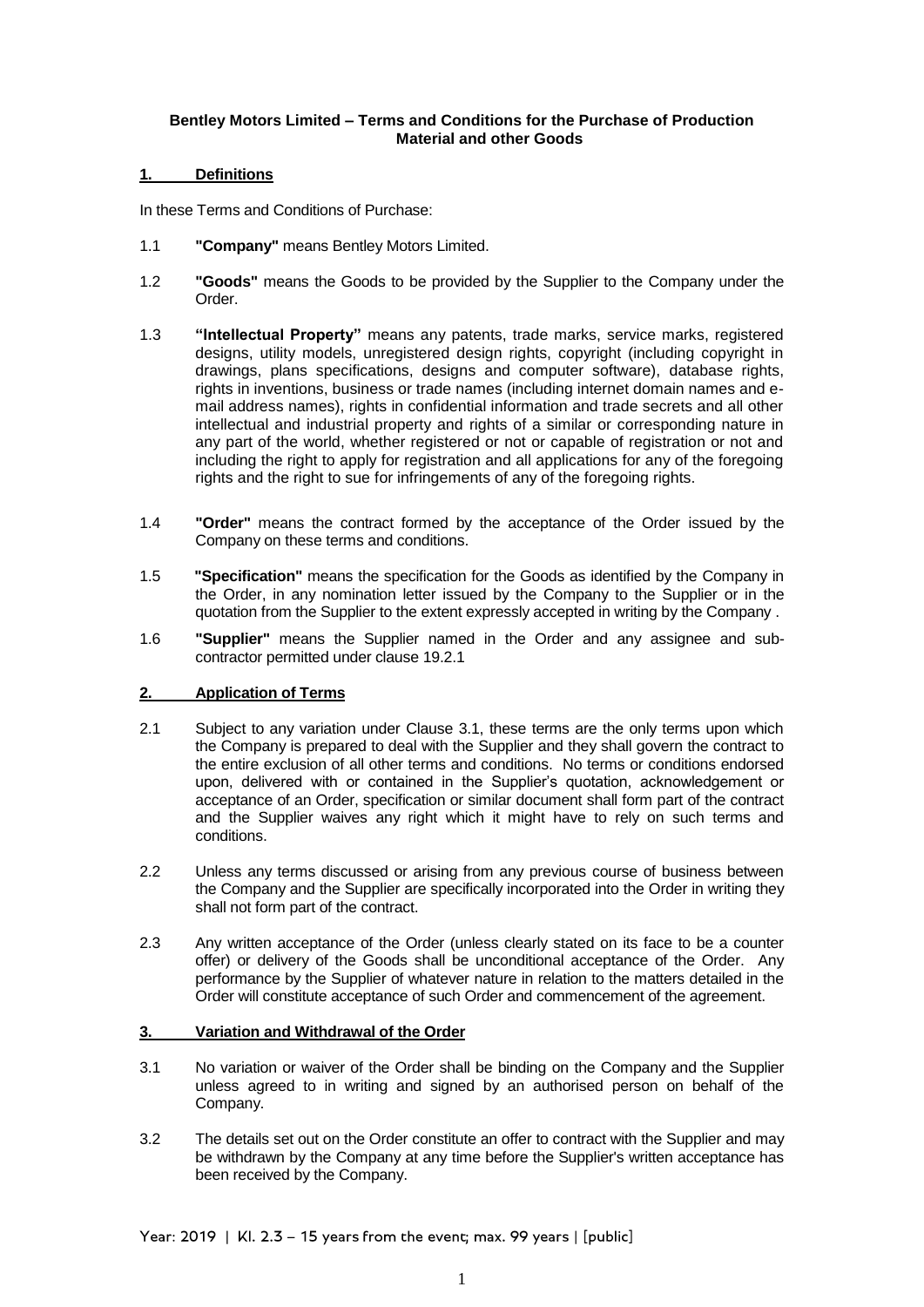## **4. Supply of Goods**

- 4.1 The Supplier shall from the date set out in the Order and for the duration of the Order provide the Goods to the Company in accordance with these terms and conditions. The Company may require changes to the design or specification of the Goods which the Supplier shall make. The Company shall pay the reasonable costs of the Supplier in making such changes.
- 4.2 Subject to the Company's termination rights, the contract formed by the Order is binding on the parties for the length of the applicable vehicle programme production life (for which the Goods are being supplied) and both parties acknowledge the risk of the vehicle programme production life being cancelled or extended by the Company. If the Goods are not utilised by the Company in the production of vehicles, the contract formed by the Order will be binding for one year from the date of the Order. In such case and subject to the Company's termination rights, the Order will automatically renew for successive one year periods after the first term unless the Supplier provides written notice at least 180 days prior to the end of the current term of its desire that the Order not be renewed. Notwithstanding the above, if an expiry date is specified on the Order then the term of the Order will continue until that date. If the Goods are carried over by the Company into another vehicle programme without modification or with only minor modifications, then the Company may require the Supplier to supply the Goods for that vehicle programme on terms which correspond to those contained in the Order.
- 4.3 The Supplier shall meet any performance dates for the Goods specified in the Order or notified to the Supplier by the Company.
- 4.4 The Supplier shall ensure that the Goods shall:
- 4.4.1 correspond with their description and conform in all respects to the Specification;
- 4.4.2 be of satisfactory quality (within the meaning of the Sale of Goods Act 1979, as amended) and fit for any purpose held out by the Supplier or made known to the Supplier by the Company expressly or by implication, and in this respect the Company relies on the Supplier's skill and judgement;
- 4.4.3 where they are manufactured products, be free from defects in design, material and workmanship and remain so for the applicable warranty period specified in Clause 12;
- 4.4.4 comply with all applicable statutory and regulatory requirements relating to the manufacture, labelling, packaging, storage, handling and delivery of the Goods; and
- 4.4.5 comply with the Group Quality requirements QPN, details of which are available on the portal [www.vwgroupsupply.com](http://www.vwgroupsupply.com/) under Group Quality Documents – Quality Program New Parts integral and in accordance with the requirements of TSD4238.
- 4.5 The Supplier warrants that the material composition and formula of the contractual products and any packaging shall comply with the requirements of the United States Toxic Substances Control Act ("TSCA"). The Supplier shall conform to all TSCA certification requirements and shall provide to the Company a certificate of conformity. The Supplier shall also make available to the Company the material composition and formula of the contractual products in full before the start of the inspection process for initial sampling, but at the latest at the request of the Company. The Supplier is obliged to inform the Company immediately of any changes to the material composition and formula, and to ensure that the contractual product continues to comply with the TSCA. The Supplier shall immediately inform the Company of any information and notifications it has made to courts, authorities or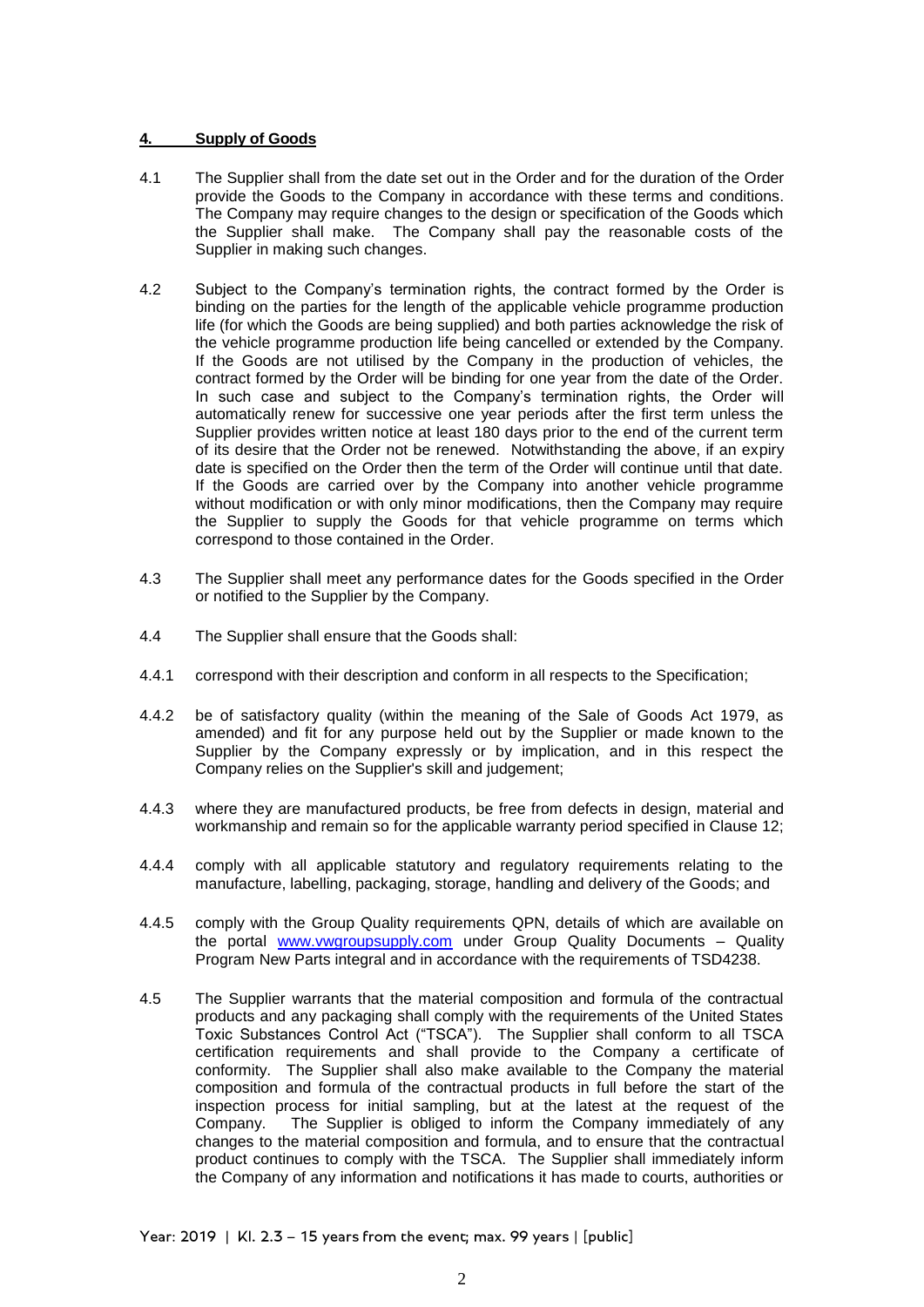other official bodies regarding the material composition and formula of the contractual product and any packaging. Upon request the Supplier shall provide the Company with the results of a random sample of the material composition and formulation carried out by an independent testing laboratory for validation of the data supplied. Furthermore the Supplier shall support the Company, on request, in any random sampling tests carried out by the Company itself.

- 4.6 The Supplier shall ensure that at all times it has and maintains all the licences, permissions, authorisations, consents and permits that it needs to carry out its obligations under the Contract.
- 4.7 The Company shall have the right to inspect and test the Goods at any time before delivery. If following such inspection or testing the Company considers that the Goods do not conform or are unlikely to comply with the Supplier's undertakings at clause 4.3, the Company shall inform the Supplier and the Supplier shall immediately take such remedial action as is necessary to ensure compliance.
- 4.8 Notwithstanding any such inspection or testing, the Supplier shall remain fully responsible for the Goods and any such inspection or testing shall not reduce or otherwise affect the Supplier's obligations under the Contract, and the Company shall have the right to conduct further inspections and tests after the Supplier has carried out its remedial actions.
- 4.9 Where the Supplier enters onto the Company's premises in connection with the supply of the Goods, the Supplier will observe all health and safety rules and regulations and any other security requirements that apply at any of the Company's premises.
- 4.10 The Company or its employees or agents shall be entitled to make reasonable visits to any or all of the Supplier's premises or the premises of any of the Supplier's subcontractors or assignees for the purpose of inspecting work in progress and shall give not less than 48 hours' notice in writing of such visits. Such visits shall not imply that any Goods or work in progress inspected has thereby been accepted by the Company.

# **5. Delivery & Packaging**

- 5.1 The Goods must be delivered in the quantities and at the times and dates stated in the Order (and if no time is stated delivery must be during normal working hours). The Supplier shall ensure that the Goods are properly packed and secured in such manner as to enable them to reach their destination in good condition. The Goods shall be accompanied by a delivery note which shows the date of the Order, the Order number, the type and quantity of the Goods and such other information as the Company may require.
- 5.2 The Company may by notice in writing cancel the Order if the Supplier fails to deliver any or all of the Goods by the specified dates without any liability (in particular for payment on a partial performance or apportioned basis). The right of cancellation is without prejudice to any other remedy the Company may have and on exercising the right of cancellation the Company may, at its option in respect of Goods already delivered comprising an instalment of an Order:
- 5.2.1 choose to make payment in full or part; or
- 5.2.2 return such Goods at the Supplier's expense or require the Supplier to collect such Goods at the Supplier's expense without any liability to make any payment either in respect of such Goods or in respect of further instalments of the Order.
- 5.3 In this Clause 5 but subject to Clause 5.5, time shall be of the essence, but the Company reserves the right to adjust the specified rate or date of delivery at any time.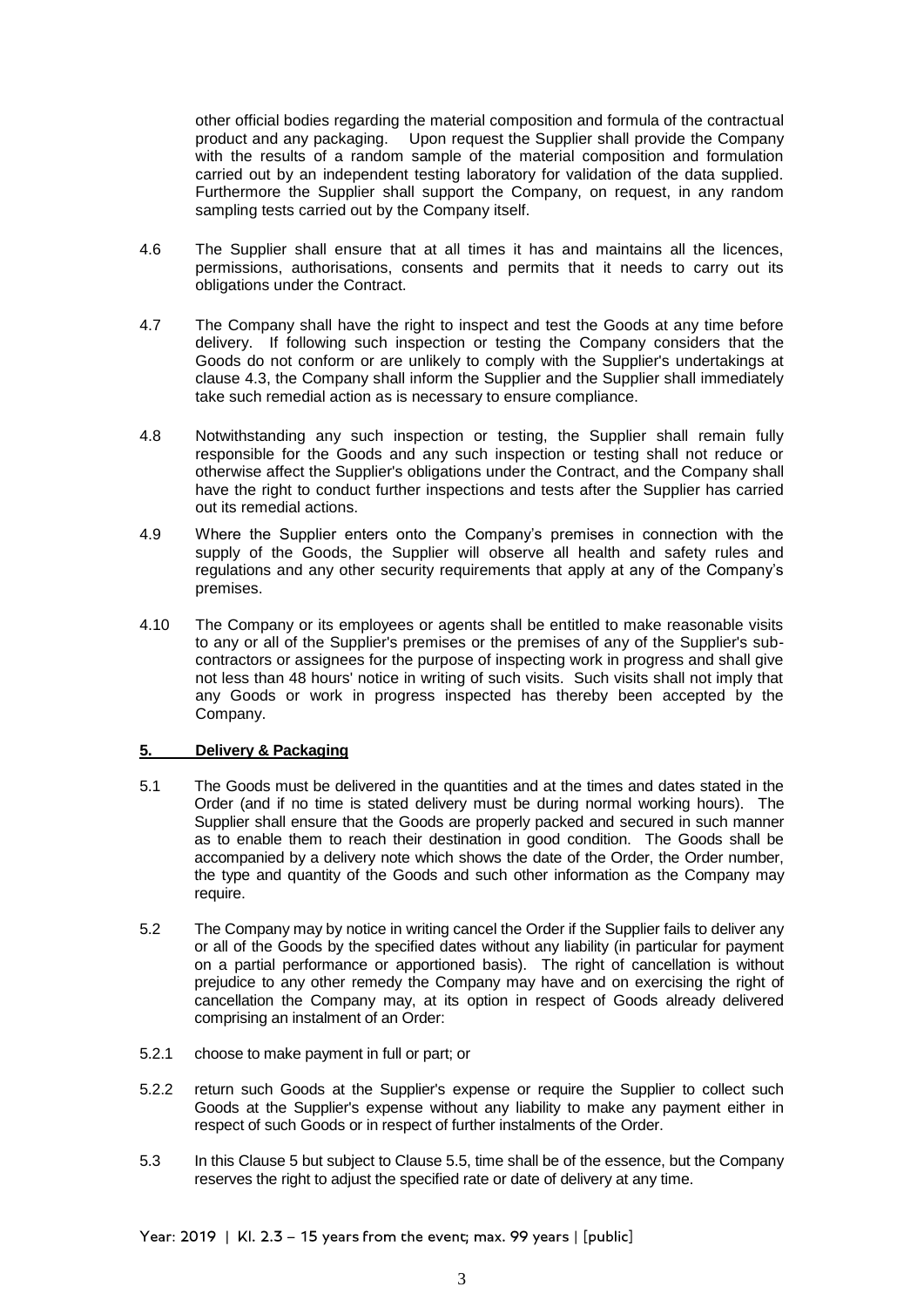- 5.4 Unless otherwise stated on the Order, the Goods will be delivered FCA/Free Carrier (as defined by Incoterms 2010) at the Supplier's production location for the Goods. The Company will not pay for non-return packing materials unless previously agreed.
- 5.5 If for any reason the Company is unable to accept delivery when the Supplier is ready willing and able to deliver, and the date for delivery has passed at the written request of the Company the Supplier shall store and keep safe the Goods until delivery is requested by the Company, the Company undertaking to pay the reasonable costs of the Supplier for such storage and safekeeping.
- 5.6 The Supplier warrants that the packing materials will be such that the Goods will resist pilferage, distortion, corrosion, leakage or contamination.
- 5.7 Unless otherwise agreed in writing property and risk in the Goods shall pass to the Company on delivery but without prejudice to the Company's right of rejection. The property and the risk in any rejected Goods passes to the Supplier immediately on written notice of rejection being served on the Supplier.

### **6. Company's Remedies**

- 6.1 If the Goods are not delivered on the Delivery Date, or do not comply with the undertakings set out in clause 4, then, without limiting any of its other rights or remedies, the Company shall have the right to any one or more of the following remedies, whether or not it has accepted the Goods:
- 6.1.1 to terminate the Order;
- 6.1.2 to reject the Goods (in whole or in part) and return them to the Supplier at the Supplier's own risk and expense;
- 6.1.3 to require the Supplier to repair or replace the rejected Goods, or to provide a full refund of the price of the rejected Goods (if paid);
- 6.1.4 to refuse to accept any subsequent delivery of the Goods which the Supplier attempts to make;
- 6.1.5 to recover from the Supplier any costs incurred by the Company in obtaining substitute goods from a third party; and
- 6.1.6 to claim damages for any other costs, loss or expenses incurred by the Company which are in any way attributable to the Supplier's failure to carry out its obligations under the Contract.
- 6.2 These terms shall apply to any repaired or replacement Goods supplied by the Supplier.
- 6.3 The Company's rights and remedies under these Conditions are in addition to its rights and remedies implied by statute and common law.

### **7. Price & Payment**

7.1 The price of the Goods shall be the price set out in the Order. No increase in price will be accepted by the Company without prior written agreement.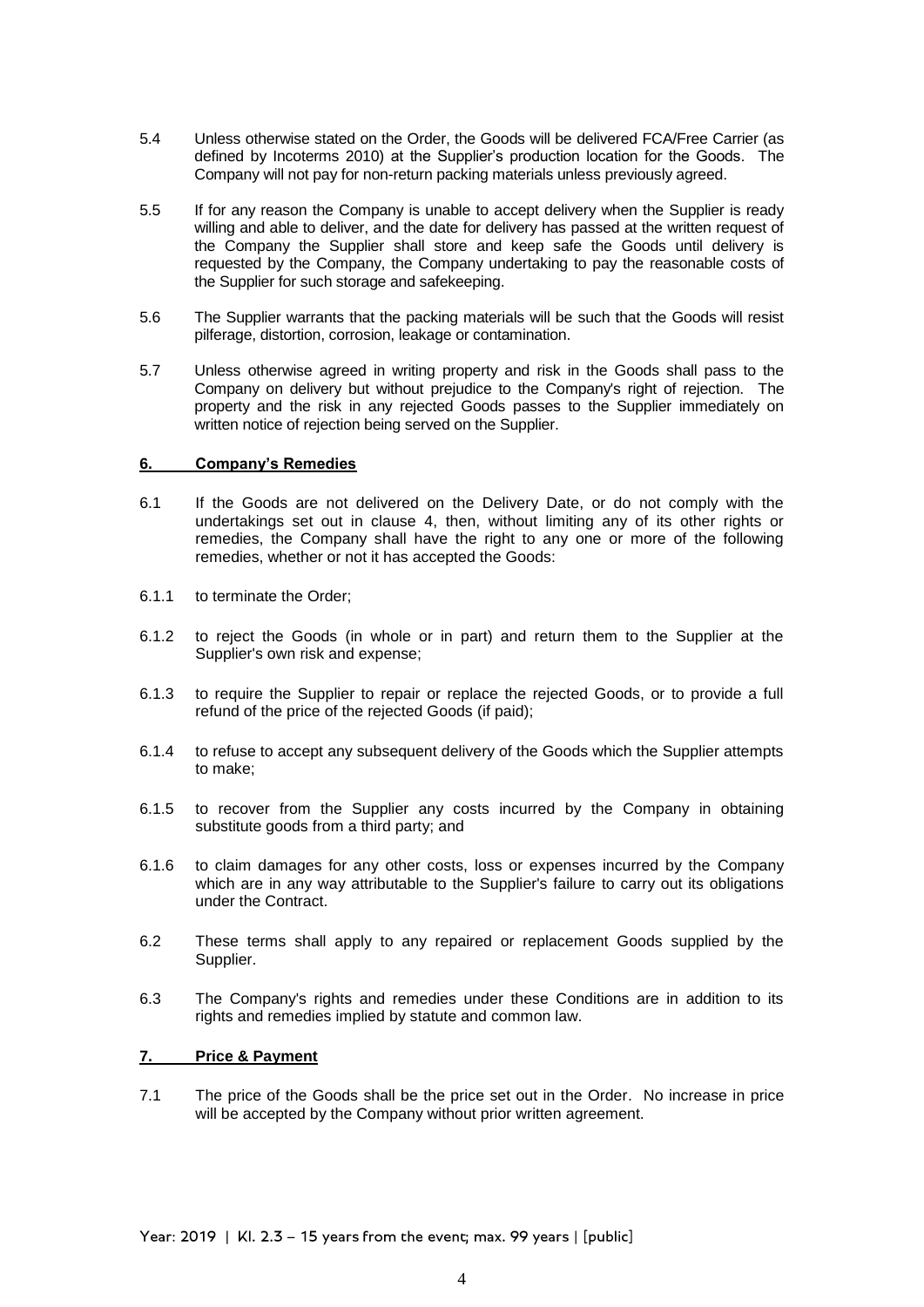- 7.2 The price of the Goods is exclusive of amounts in respect of value added tax (VAT), but includes the costs of packaging, insurance and carriage of the Goods. No extra charges shall be effective unless agreed in writing and signed by the Company.
- 7.3 The Company shall, on receipt of a valid VAT invoice from the Supplier, pay to the Supplier such additional amounts in respect of VAT as are chargeable on the supply of the Goods.
- 7.4 The Supplier may invoice the Company for the Goods on or at any time after the completion of delivery. Each invoice shall include such supporting information required by the Company to verify the accuracy of the invoice, including but not limited to the relevant purchase order number.
- 7.5 Unless otherwise stated on the Order, the Company shall pay correctly rendered invoices by the 25th of the month following the month in which the Goods are received or in which the invoice for such Goods is received, whichever is the later. Payment shall be made to the bank account nominated in writing by the Supplier.
- 7.6 If the Company fails to pay any amount properly due and payable by it under the Order, the Supplier shall have the right to charge interest on the overdue amount at the rate of Two per cent per annum above the base rate for the time being of HSBC accruing on a daily basis from the due date up to the date of actual payment, whether before or after judgment. This clause shall not apply to payments that the Company disputes in good faith.
- 7.7 The Supplier shall maintain complete and accurate records of the time spent and materials used by the Supplier in providing the Goods, and shall allow the Company to inspect such records at all reasonable times on request.
- 7.8 The Supplier shall not be entitled to assert any credit, set-off or counterclaim against the Company in order to justify withholding payment of any such amount in whole or in part. The Company may, without limiting its other rights or remedies, set off any amount owing to it by the Supplier against any amount payable by the Company to the Supplier.

# **8. Company Property**

- 8.1 All goods and materials handled by or worked on by the Supplier in connection with the Order shall be deemed to have been received by the Supplier in good condition unless the Company has received written notice specifying any defects or damage within twenty four hours of delivery to the Supplier.
- 8.2 The Supplier shall keep all materials, equipment and tools, drawings, Specifications, and data supplied by the Company to the Supplier ("Company Materials") in connection with the Order in good condition and insured against all risks in the Company's name but at the expense of the Supplier subject only to carrying out in a good and workmanlike manner and with proper skill and care any necessary work on or to such goods or materials necessary in connection with the production of the Goods.
- 8.3 The Supplier shall keep the Company fully indemnified against all losses and costs and expenses whatsoever which the Company may suffer as a result of any breach by the Supplier of such obligations not limited to the value of the said goods and materials.
- 8.4 If following completion of the Order or on its termination (for whatever reason) the Supplier retains a stock of any such goods or materials the same shall be returned at the Supplier's expense to the Company on demand.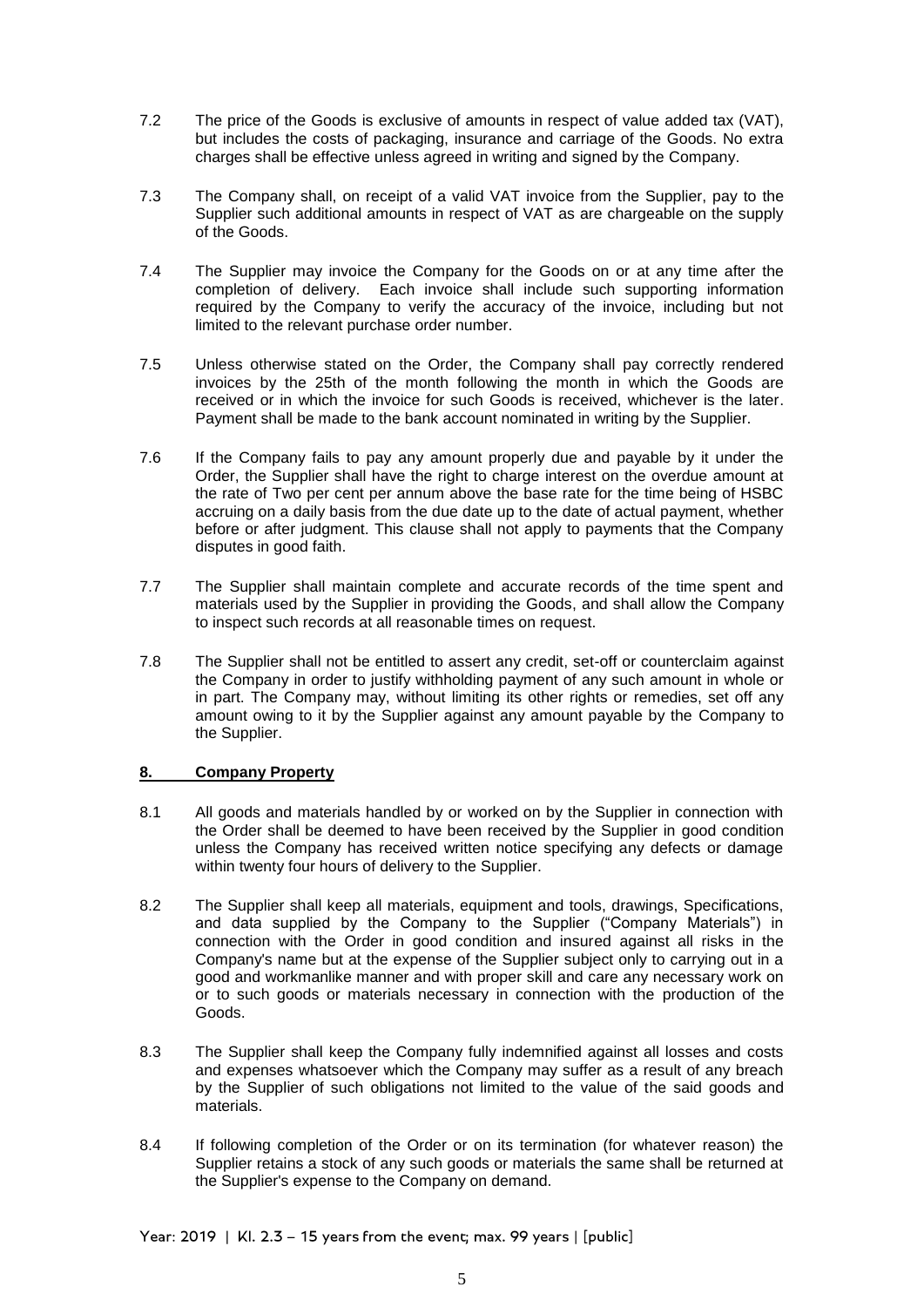- 8.5 Any such components, goods or materials supplied to the Supplier shall remain the property of the Company and shall be kept confidential and not disclosed to any third party except permitted sub-contractors in which case the Supplier shall ensure that such third party keeps them confidential.
- 8.6 All Company Materials will be returned to the Company at the end of the Order or sooner if required by the Company.

# **9. Intellectual Property**

- 9.1 In respect of any Goods that are transferred to the Company under this Order the Supplier warrants that it has full clear and unencumbered title to all such items, and that at the date of delivery of such items to the Company, it will have full and unrestricted rights to transfer all such items to the Company.
- 9.2 The Supplier assigns to the Company, with full title guarantee and free from all third party rights, all Intellectual Property Rights in the Goods.
- 9.3 The Supplier shall obtain waivers of all moral rights in the Goods to which any individual is now or may be at any future time entitled under Chapter IV of Part I of the Copyright Designs and Patents Act 1988 or any similar provisions of law in any jurisdiction.
- 9.4 The Supplier shall, promptly at the Company's request, do (or procure to be done) all such further acts and things and the execution of all such other documents as the Company may from time to time require for the purpose of securing for the Company the full benefit of the Order, including all right, title and interest in and to the Intellectual Property Rights assigned to the Company in accordance with clause 9.2.

### **10. Indemnity**

- 10.1 The Supplier shall keep the Company indemnified in full against all costs, expenses, damages and losses (whether direct or indirect), including any interest, fines, legal and other professional fees and expenses awarded against or incurred or paid by the Company as a result of or in connection with:
- 10.1.1 any claim made against the Company by a third party arising out of, or in connection with, the supply of the Goods, to the extent that such claim arises out of the breach, negligent performance or failure or delay in performance of the Order by the Supplier, its employees, agents or subcontractors; and
- 10.1.2 any claim brought against the Company for actual or alleged infringement of a third party's Intellectual Property Rights arising out of, or in connection with, the receipt, use or supply of the Goods.
- 10.2 For the duration of the Order and for a period of 12 months thereafter, the Supplier shall maintain in force, with a reputable insurance company, professional indemnity insurance and public liability insurance to cover the liabilities that may arise under or in connection with the Order and shall, on the Company's request, produce both the insurance certificate giving details of cover and the receipt for the current year's premium in respect of each insurance.

# **11. Confidentiality and Data Protection**

11.1 A party (**Receiving Party**) shall keep in strict confidence all technical or commercial know-how, specifications, inventions, processes or initiatives which are of a confidential nature and have been disclosed to, or otherwise obtained by, the Receiving Party by the other party (**Disclosing Party**), its employees, agents or subcontractors, and any other confidential information concerning the Disclosing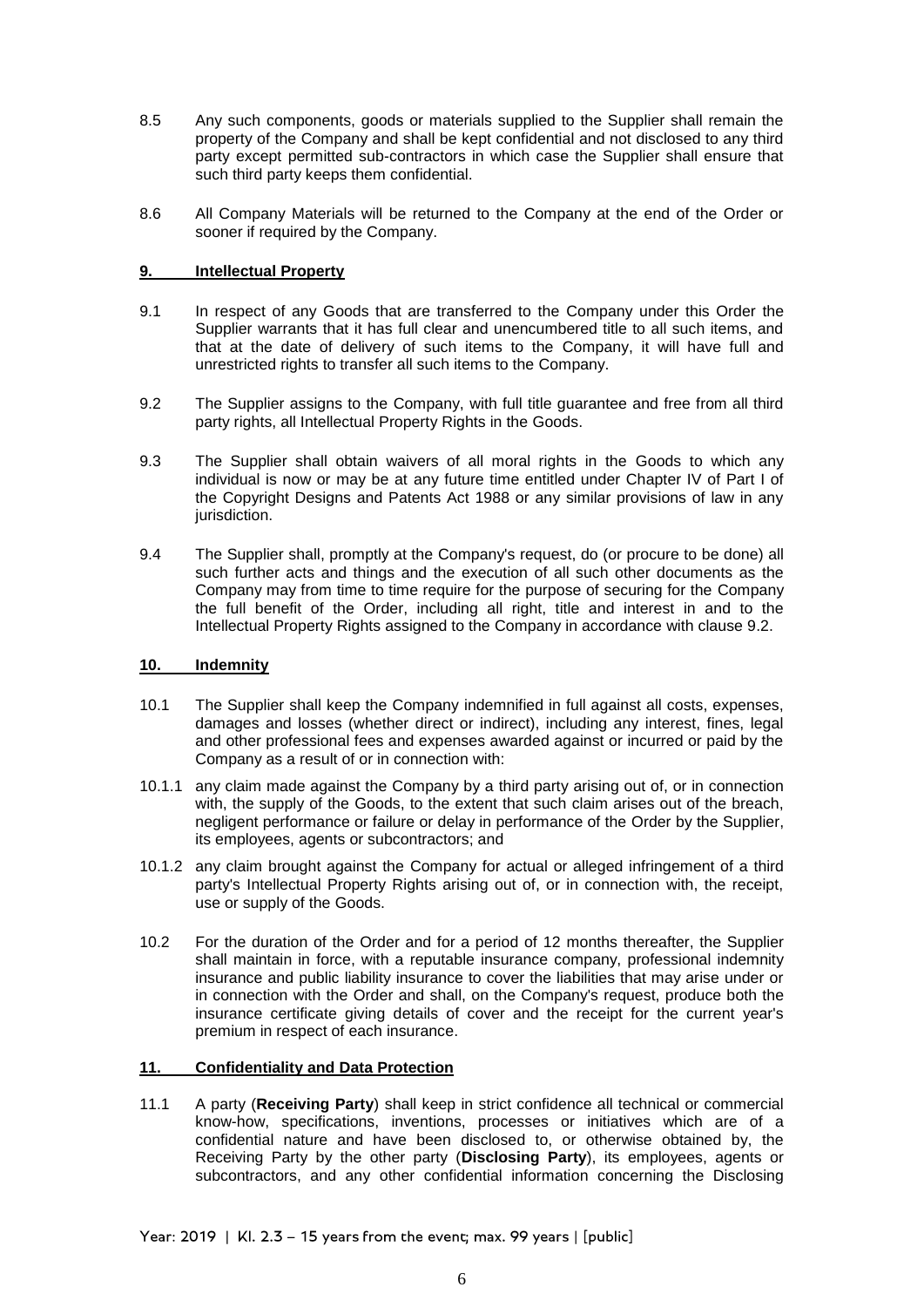Party's business or its products or its Goods which the Receiving Party may obtain. The Receiving Party shall restrict disclosure of such confidential information to such of its employees, agents or subcontractors as need to know it for the purpose of discharging the Receiving Party's obligations under the Order, and shall ensure that such employees, agents or subcontractors are subject to obligations of confidentiality corresponding to those which bind the Receiving Party. This clause 10 shall survive termination of the Order.

- 11.2 The Supplier will not advertise, publish or disclose to any third party (other than to the Supplier's professional advisers on a confidential and need to know basis) in any manner the fact that the Supplier has contracted to supply the Company with the Goods covered by the Order or any terms of the Order (including prices) or use any trademarks or trade names of the Company in any press release, advertising or promotional materials, without first obtaining the Company's prior written consent.
- 11.3 Definitions :

**Data Protection Legislation**: all applicable privacy and data protection laws including the General Data Protection Legislation ((EU) 2016/679) (**GDPR**), the Data Protection Act 2018 (**DPA**) and any applicable national implementing laws, regulations and secondary legislation in England and Wales relating to the processing of Personal Data and the privacy of electronic communications, as amended, replaced or updated from time to time, including the Privacy and Electronic Communications Directive (2002/58/EC) and the Privacy and Electronic Communications (EC Directive) Regulations 2008 (SI2003/2426).

**Data Subject**: an individual who is the subject of Personal Data.

- 11.4 In this Order:
- 11.4.1 The Company is the Controller and the Supplier is the Processor, as defined in Article 4 of the General Data Protection Regulation 2016.
- 11.5 In relation to the processing of Personal Data, the Supplier shall:
- 11.5.1 only process Personal Data in accordance with the Company's written instructions from time to time (which may be specific instructions or standing instructions of general application in relation to the Order, whether set out in this agreement or otherwise notified to the Supplier), unless such processing is required by any law (other than contract law) to which the Supplier is subject, in which case the Supplier shall (to the extent permitted by law) inform the Company of that legal requirement before carrying out the processing;
- 11.5.2 immediately notify the Company if it considers that the Company's instructions are in breach of the GDPR or other EU member state laws; and
- 11.5.3 keep a written record of all such processing activities which shall include the information required to be kept under Article 30(2) of the GDPR .
- 11.6 In relation to the security and confidentiality of the Personal Data, the Supplier shall:
- 11.6.1 ensure that it has in place appropriate technical and organisational measures to ensure a level of security for the Personal Data which is appropriate to the risks to individuals that may result from the accidental or unlawful destruction, loss, alteration, unauthorised disclosure of, or access to the Personal Data;
- 11.6.2 in addition to the confidentiality obligations in this clause 11 (Confidentiality):
- (i) ensure that only those of the Supplier's Personnel who need to have access to the Personal Data are granted access to such data and only for the purposes of the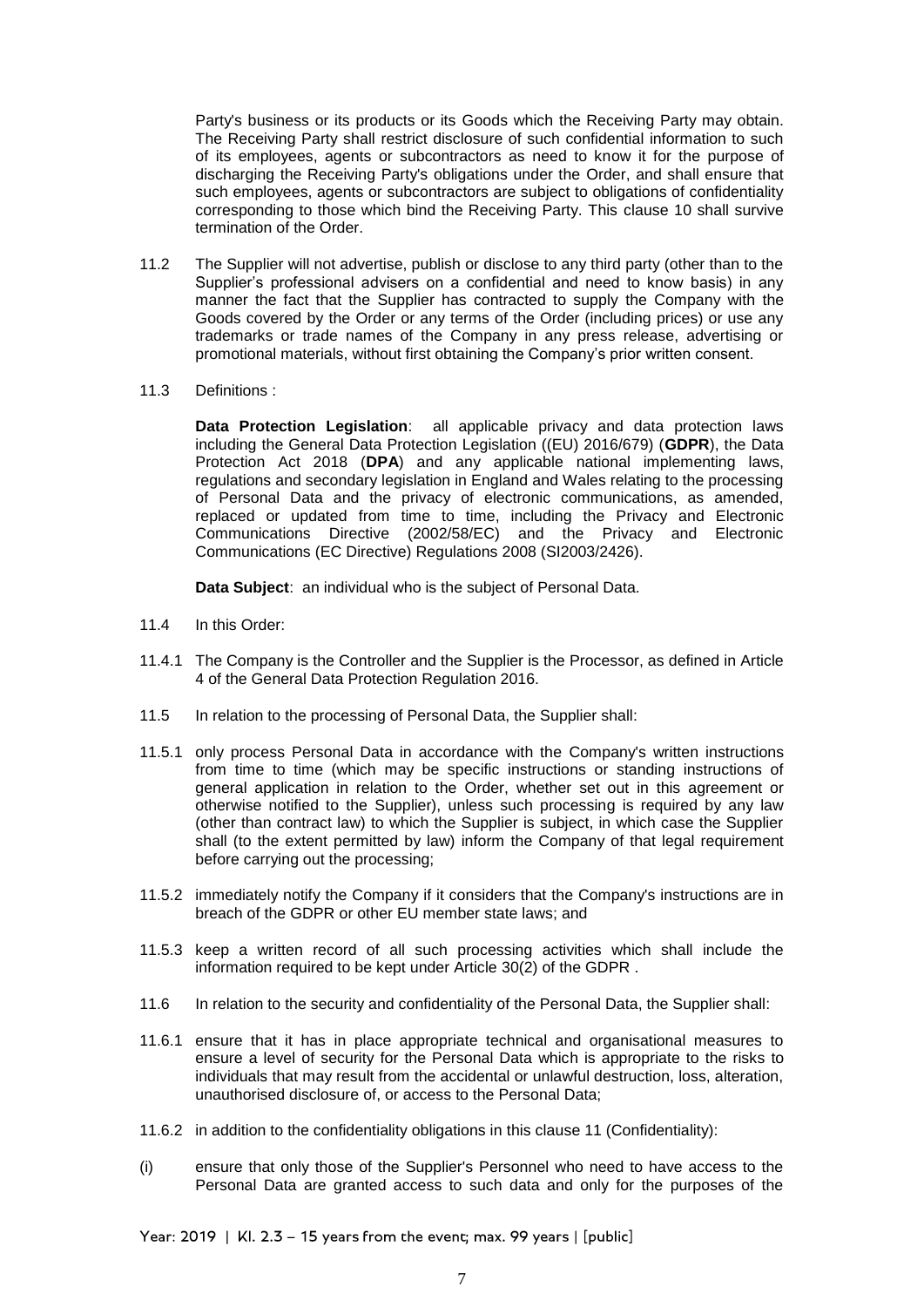performance of this agreement and all of the Supplier's Personnel required to access the Personal Data are informed of the confidential nature of the Personal Data, comply with the obligations set out in this clause 11, and are bound by appropriate confidentiality obligations when accessing the Personal Data; and

- (ii) not publish, disclose or divulge any of the Personal Data to any third party (including for the avoidance of doubt the Data Subject itself) unless directed to do so in writing by the Company;
- 11.6.3 not modify, amend or alter the contents of the Personal Data unless specifically authorised in writing by the Company.
- 11.7 If the Supplier becomes aware of a Personal Data breach, it shall notify the Company without undue delay on becoming of aware of such a breach.
- 11.8 The Supplier shall notify the Company within 48 hours upon receiving the following:
- 11.8.1 a request from a Data Subject to have access to that person's Personal Data; or
- 11.8.2 a complaint or request relating to the Company's obligations under the Data Protection Legislation; or
- 11.8.3 any other communication relating directly or indirectly to the processing of any Personal Data in connection with this agreement.
- 11.9 The Supplier shall provide the Company with full co-operation and assistance in order to enable the Company to comply with its obligations under the Data Protection Legislation in relation to:
- 11.9.1 the Company's obligations in relation to responding to Data Subject requests, including (but not limited to) the following:
- (i) complying with the relevant timescales as set out in the Data Protection Legislation but strictly in accordance with the Company's instructions;
- (ii) providing the Company with any Personal Data that it holds in relation to the Data Subject making the complaint or request within the timescales are required by the Company; and
- (iii) providing The Company with any other information as so requested by The Company in this regard,
- 11.9.2 the security of the Personal Data;
- 11.9.3 notifying Personal Data breaches to the relevant supervisory authority;
- 11.9.4 communicating personal data breaches to the Data Subject; and
- 11.9.5 impact assessments and related consultations with supervisory authorities or regulators.
- 11.10 The Supplier shall:
- 11.10.1 make available to the Company all information that The Company requests from time to time to enable the Company to verify that the Supplier is in compliance with its obligations in this clause 11; and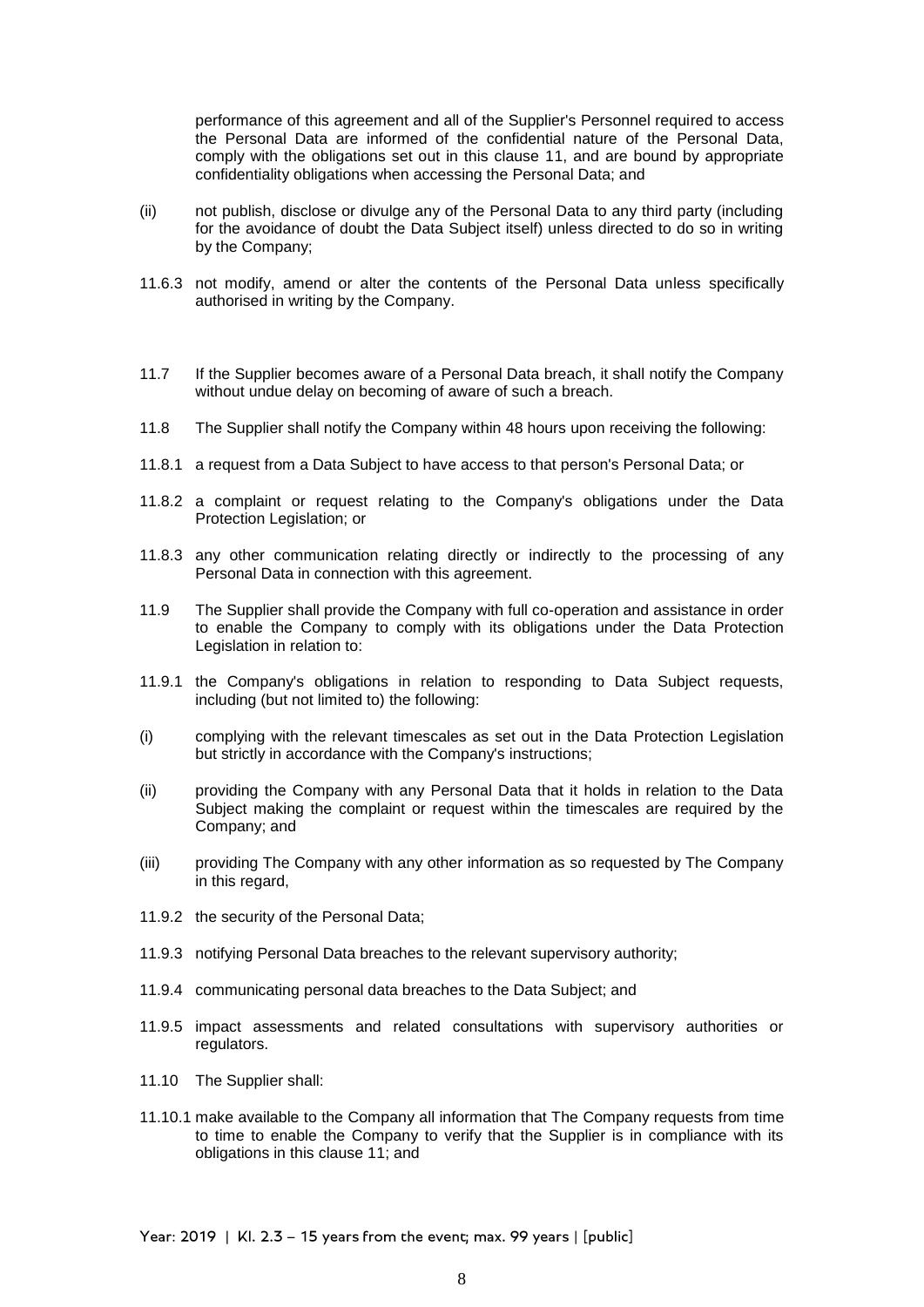- 11.10.2 permit the Company or its external advisers to inspect and audit the Supplier's data processing activities to inspect and audit the Supplier's data processing activities and those of its agents, subsidiaries and Sub-contractors.
- 11.11 the Supplier shall not engage or authorise a Sub-Contractor to process the Personal Data unless:
- 11.11.1 it has obtained the prior written consent of the Company (which may be granted or withheld in the Company's sole discretion) before transferring the Personal Data to any Sub-Contractors in connection with the Order; and
- 11.11.2 the Sub-Contractor has either entered into a direct contract with the Company or a contract with the Supplier which incorporates the provisions equivalent to those in this agreement in relation to confidentiality, data protection and security, and
- 11.11.3 where a Sub-contractor is appointed pursuant to clause 11.11.1, the Supplier shall remain liable for the acts and omissions of that Sub-Contractor as if they were the Supplier's own.
- 11.12 In relation to transfers of Personal Data to areas outside the European Economic Area (EEA):
- 11.12.1 the Supplier shall not transfer any Personal Data outside the EEA without the Company's prior written consent; and
- 11.12.2 if the Company consents to any transfers pursuant to clause 11.12.1, the Supplier shall ensure that the following conditions are met in relation to such transfers:
- (i) the Supplier complies with its obligations under the Data Protection Legislation by ensuring that there is an adequate level of protection to any Personal Data that is transferred;
- (ii) that there are appropriate safeguards in place in relation to that transfer;
- (iii) that Data Subjects have enforceable rights and effective legal remedies; and
- (iv) that the Supplier shall comply with any other reasonable instructions as notified to it by the Company in relation to such transfers.
- 11.13 the Company acknowledges that the Supplier is reliant on the Company alone for direction as to the extent the Supplier is entitled to use and process the Personal Data. Subject to clause 11.5.2, the Supplier shall be entitled to relief from liability in circumstances where a Data Subject makes a claim or complaint with regards to the Supplier's actions to the extent that such actions directly result from instructions received from the Company.
- 11.14 On the expiry or termination of this agreement, the Supplier shall, notify the Company of the Personal Data that it holds. If requested by the Company (or any replacement supplier as nominated by the Company), a copy of all Personal Data in a nonproprietary format. Promptly after 5 weeks following such expiry or termination, the Supplier shall securely and permanently destroy all copies of Personal Data in its possession or control (other than any copy transferred to the Company in accordance with this paragraph) unless the Supplier is required by law to retain any copies of such data. For the purposes of this clause 11.14, the Supplier shall be the Controller in relation to any such retained Personal Data, and shall process it solely as necessary to comply with its obligations under the GDPR.
- 11.15 The Supplier shall, at all times during and after the Term, indemnify the Company and keep the Company indemnified against all losses, damages, costs or expenses and other liabilities (including legal fees) incurred by, awarded against or agreed to be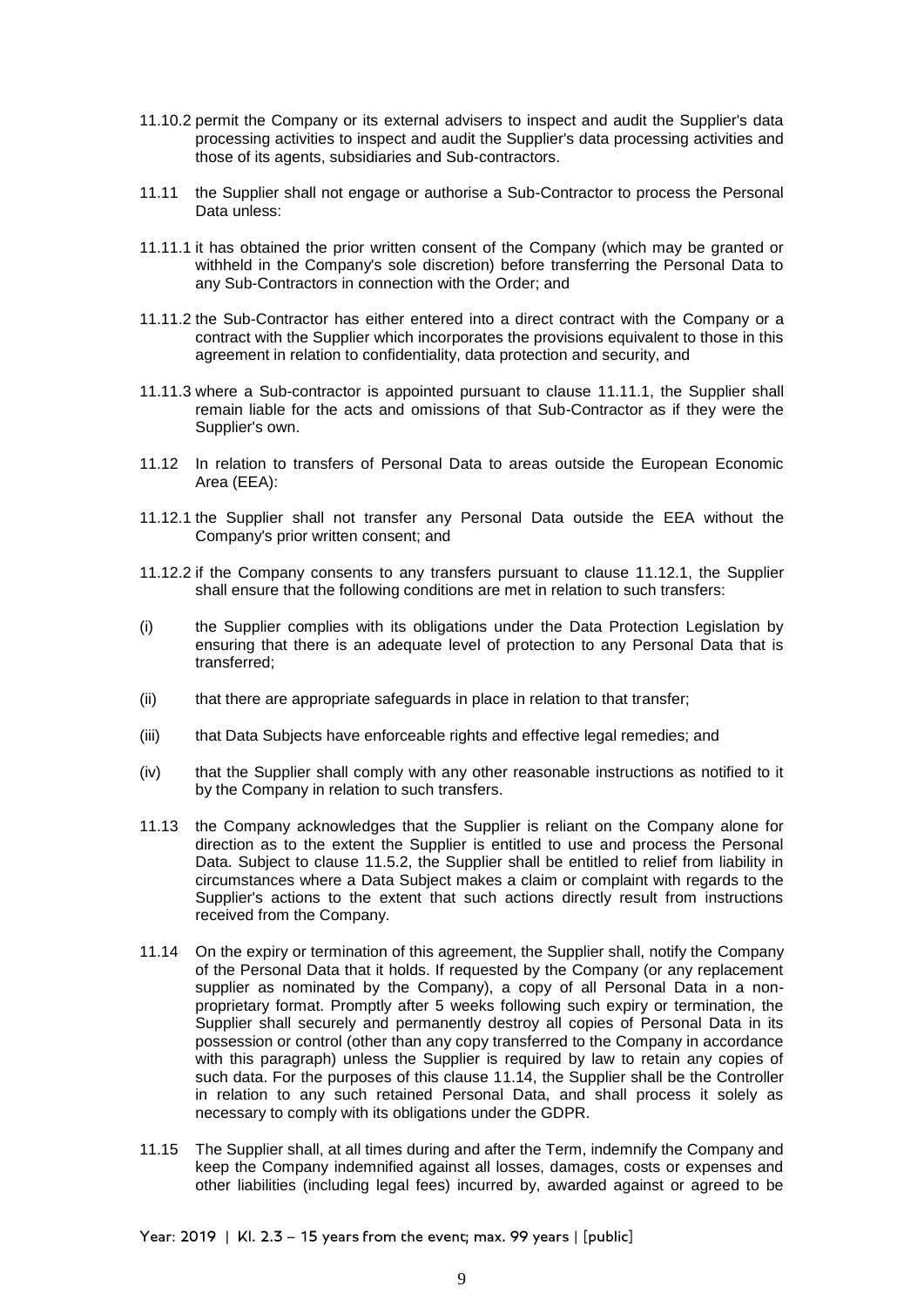paid by the Company arising from any breach of the Supplier's obligations under this clause 11 except and to the extent that such liabilities have resulted directly from the Company's instructions.

## **12. Product Warranty**

- 12.1 Without prejudice to any other right of the Company whether express or implied or any other assurance or guarantee given by the Supplier to the Company or which the Company has the benefit of, the Supplier shall without delay repair or replace at its own expense any Goods which are or become defective within the warranty period specified below where such defect arises under proper use from faulty design, materials or workmanship or the Supplier's incorrect instructions as to use or any other breach of any guarantee, warranty express or implied. Such guarantee shall then apply to the repaired or replaced items for an equivalent warranty period from the date of repair or replacement. The warranty period is the longest of: 36 months from the date the Company accepts the Goods; the warranty period provided by applicable law; or the warranty period offered by the Company to its end users for Goods installed on or as part of vehicles beginning when the vehicle is placed in service; and provided further, that if the Company voluntarily or pursuant to a governmental instruction, makes an offer to owners of vehicles (or other finished products) on which the Goods, or any parts, components or systems incorporating the Goods are installed, to provide remedial action or to address a defect or condition that relates to motor vehicle safety or the failure to comply with any applicable law, safety standard or corrective service action, the warranty shall continue for such period of time as may be deemed necessary by the Company or required by governmental instruction where the Goods are used or provided.
- 12.2 Any breach by the Supplier of its obligations under paragraph 12.1 shall entitle the Company after serving written notice of intent to proceed to remedy the defect at the Supplier's risk and expense without prejudice to the Company's other rights.

# **13. Tooling**

13.1 The terms and conditions issued by the Company from time to time in respect of special operating equipment shall apply to all tools, tool elements, moulds, gauges, templates, models, dies and other operating equipment required in the manufacture, production or supply of the Goods. These can be obtained from the Company or via the portal [www.vwgroupsupply.com.](http://www.vwgroupsupply.com/)

# **14. Termination**

- 14.1 Without limiting its other rights or remedies, the Company may terminate the Order by giving the Supplier 3 months' written notice.
- 14.2 Without limiting its other rights or remedies, the Company may terminate the Order with immediate effect by giving written notice to the Supplier if:
- 14.2.1 the Supplier commits a material or persistent breach of the Order and (if such a breach is remediable) fails to remedy that breach within 10 days of receipt of notice in writing of the breach;
- 14.2.2 the Supplier suspends, or threatens to suspend, payment of its debts or is unable to pay its debts as they fall due or admits inability to pay its debts or (being a company) is deemed unable to pay its debts within the meaning of section 123 of the Insolvency Act 1986 or (being an individual) is deemed either unable to pay its debts or as having no reasonable prospect of so doing, in either case, within the meaning of section 268 of the Insolvency Act 1986 or (being a partnership) has any partner to whom any of the foregoing apply;
- 14.2.3 the Supplier commences negotiations with all or any class of its creditors with a view to rescheduling any of its debts, or makes a proposal for or enters into any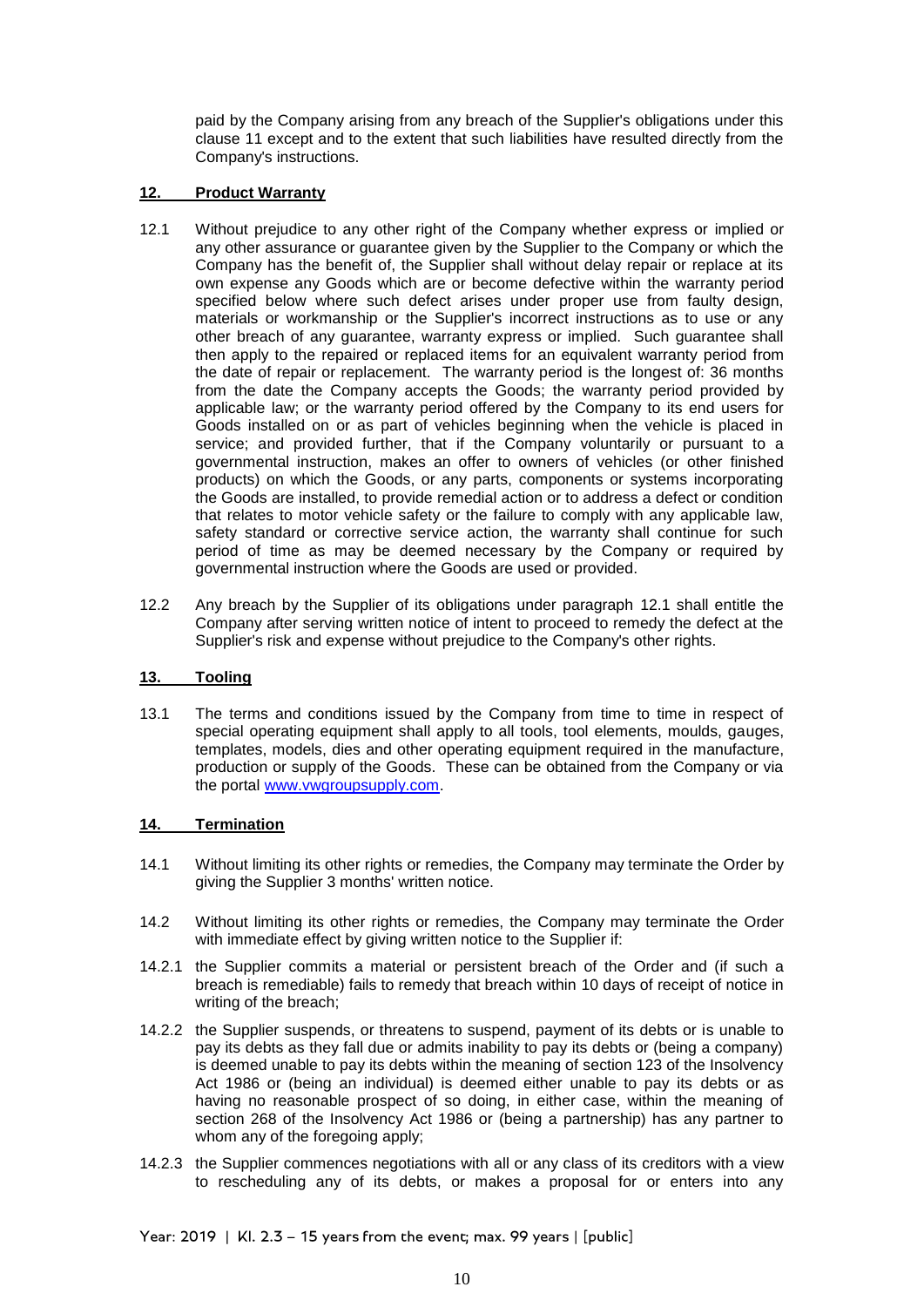compromise or arrangement with its creditors other than (where a company) for the sole purpose of a scheme for a solvent amalgamation of the Supplier with one or more other companies or the solvent reconstruction of the Supplier;

- 14.2.4 a petition is filed, a notice is given, a resolution is passed, or an order is made, for or in connection with the winding up of the Supplier (being a company) other than for the sole purpose of a scheme for a solvent amalgamation of the Supplier with one or more other companies or the solvent reconstruction of the Supplier;
- 14.2.5 the Supplier (being an individual) is the subject of a bankruptcy petition order;
- 14.2.6 a creditor or encumbrancer of the Supplier attaches or takes possession of, or a distress, execution, sequestration or other such process is levied or enforced on or sued against, the whole or any part of its assets and such attachment or process is not discharged within 14 days;
- 14.2.7 an application is made to court, or an order is made, for the appointment of an administrator or if a notice of intention to appoint an administrator is given or if an administrator is appointed over the Supplier (being a company);
- 14.2.8 a floating charge holder over the assets of the Supplier (being a company) has become entitled to appoint or has appointed an administrative receiver;
- 14.2.9 a person becomes entitled to appoint a receiver over the assets of the Supplier or a receiver is appointed over the assets of the Supplier;
- 14.2.10 any event occurs, or proceeding is taken, with respect to the Supplier in any jurisdiction to which it is subject that has an effect equivalent or similar to any of the events mentioned in clause 14.1.2 to clause 14.1.9 (inclusive);
- 14.2.11 the Supplier suspends or threatens to suspend, or ceases or threatens to cease to carry on, all or a substantial part of its business; or
- 14.2.12 the Supplier (being an individual) dies or, by reason of illness or incapacity (whether mental or physical), is incapable of managing his own affairs or becomes a patient under any mental health legislation.

### **15. Effect of Termination**

- 15.1 On termination of the Order for any reason:
- 15.1.1 the Supplier shall immediately deliver to the Company all Goods whether or not then complete, and return all Company Materials and property. If the Supplier fails to do so, then the Company may enter the Supplier's premises and take possession of them. Until they have been returned or delivered, the Supplier shall be solely responsible for their safe keeping and will not use them for any purpose not connected with this Order;
- 15.1.2 the accrued rights, remedies, obligations and liabilities of the parties as at termination shall not be affected, including the right to claim damages in respect of any breach of the Order which existed at or before the date of termination; and
- 15.1.3 clauses which expressly or by implication have effect after termination shall continue in full force and effect.

### **16. Audit**

- 16.1 The Supplier shall maintain complete and accurate records relating to all matters relevant to the relationship between the parties described in the Order including the calculation of the price and the provision of Goods. Subject always to the confidentiality provisions of this Order, the Company and/or its appointed auditors (whether internal or external to the Company) shall have the right, exercisable by fourteen (14) days' prior written notice given to the Supplier, to audit and take copies of such records.
- 16.2 Any such audit shall take place during normal business hours, with minimal disruption to the Supplier, and the Supplier shall provide to the Company and/or its appointed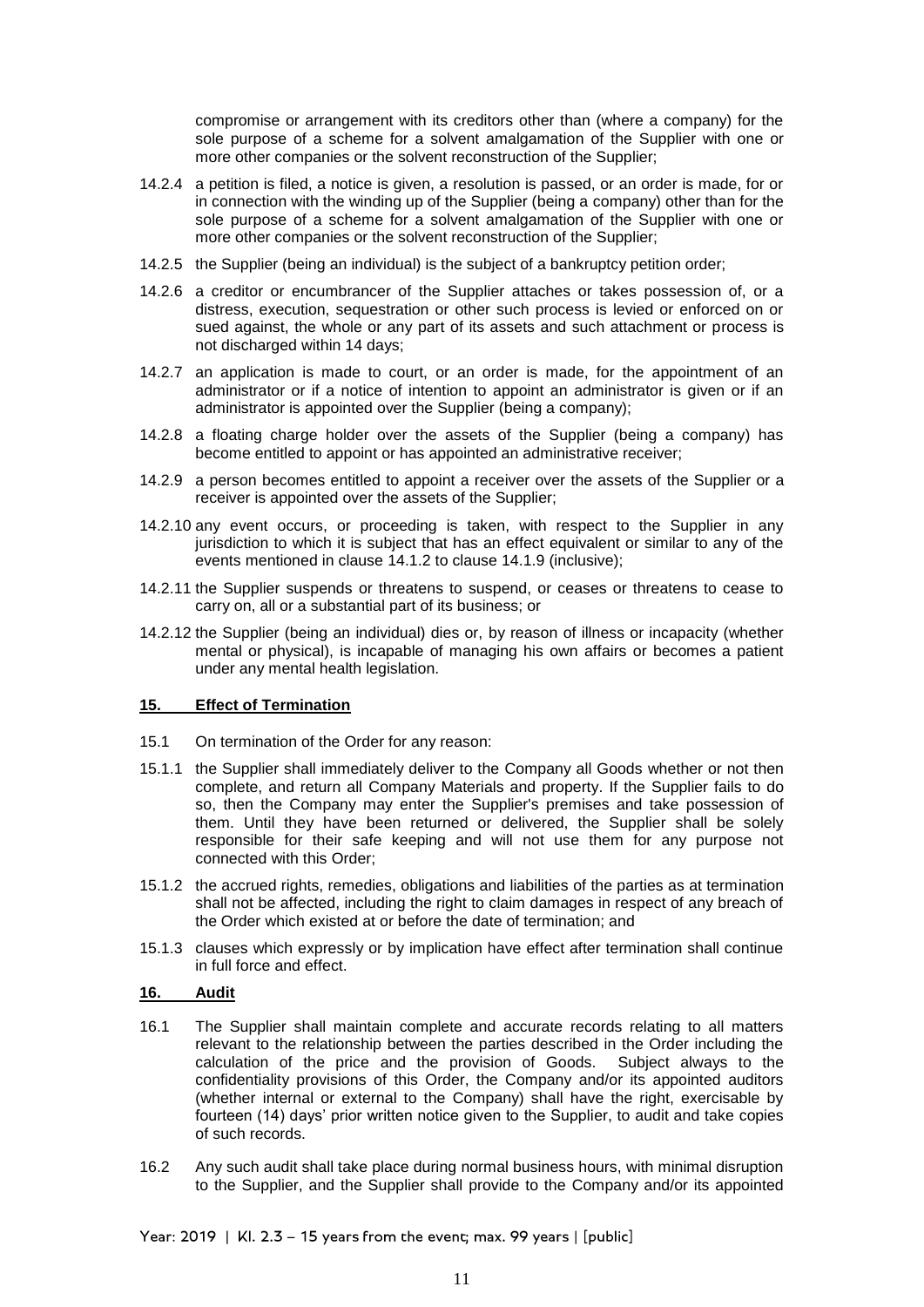auditors such reasonable co-operation, assistance and access as the Company may require. The Supplier may, at its own expense, involve a person from its own auditors (whether internal or external to the Supplier) in such audit. Any such audit shall be conducted at the cost of the Company.

- 16.3 The Company may exercise its audit right under this clause no more than once in any period of twelve (12) months unless the Company has reasonable grounds on which to suspect that the Supplier has knowingly over-charged the Company or failed to provide Goods in accordance with the Order, in which case the Company may exercise its rights under this clause at any time without notice.
- 16.4 The Supplier shall establish the same right of audit in favour of the Company in its contracts with third parties to whom it has subcontracted the performance of any obligations under this Order with the Company's consent.

### **17. Anti-Corruption**

- 17.1 Both parties shall:
- 17.1.1 comply with all applicable laws, regulations, codes and sanctions relating to antibribery and anti-corruption including but not limited to the Bribery Act 2010 ("Relevant Requirements");
- 17.1.2 not engage in any activity, practice or conduct which would constitute an offence under sections 1, 2 or 6 of the Bribery Act 2010 if such activity, practice or conduct had been carried out in the UK; and
- 17.1.3 have and shall maintain in place throughout the term of this Order its own policies and procedures in relation to the Relevant Requirements, including but not limited to adequate procedures under the Bribery Act 2010 and will enforce them where appropriate.
- 17.2 The Supplier agrees to promptly notify the Company, the California Air Resources Board ("CARB") and the Attorney General of the State of California (the "California Attorney General") when the Supplier providing, or performing work related to, engine control unit hardware or software has reason to believe that a Defeat Device, as defined in 40 C.F.R. § 86.1803-01 and 42 U.S.C. § 7522(a)(3)(B), has been included in, designed for or requested for a vehicle.
- 17.4 If the subject matter of this contract includes creating or modifying engine control unit software and that is anticipated to be the subject of any filing with CARB, the Supplier agrees to (a) disclose, in the documentation for the software, for; and to (b) maintain a change log of, any feature, that is known or reasonably should be known to detect emissions testing or function as an AECD (Auxiliary Emission Control Device), as defined in 40 C.F.R. § 86.1803-01
- 17.5 Breach of this clause shall entitle the party who is not in breach to terminate this Order forthwith upon written notice to the other.

### **18. Sustainable Development**

- 18.1 The Company is a member of the Volkswagen Group which has set requirements for sustainable development to be met by its business partners. These requirements can be found on the portal vwgroupsupply.com under the section Cooperation and subsection Sustainability.
- 18.2 The Supplier will at all times during the term of this Order ensure that it is aware of these requirements and will comply with them.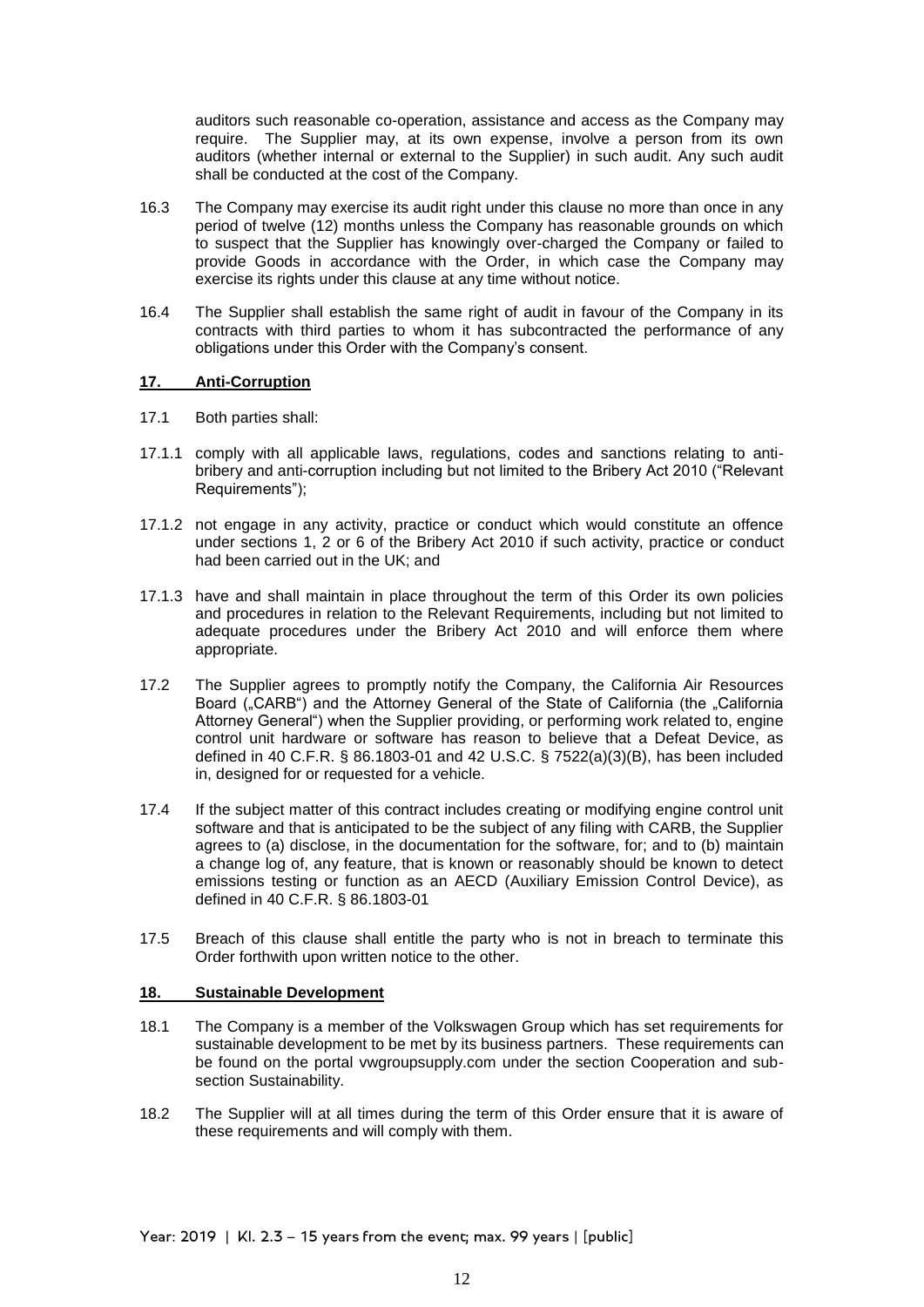### **19. General**

19.1 **Force majeure** Neither party shall be liable to the other as a result of any delay or failure to perform its obligations under the Order if and to the extent such delay or failure is caused by an event or circumstance which is beyond the reasonable control of that party which by its nature could not have been foreseen by such a party or if it could have been foreseen was unavoidable. If such event or circumstances prevent the Supplier from providing any of the Goods for more than 4 weeks, the Company shall have the right, without limiting its other rights or remedies, to terminate this Order with immediate effect by giving written notice to the Supplier.

## 19.2 **Assignment and subcontracting**

- 19.2.1 The Supplier shall not assign, transfer, charge, subcontract or deal in any other manner with all or any of its rights or obligations under the Order without the prior written consent of the Company.
- 19.2.2 The Company may at any time assign, transfer, charge, subcontract or deal in any other manner with all or any of its rights under the Order and may subcontract or delegate in any manner any or all of its obligations under the Order to any third party or agent.

# 19.3 **Notices**

- 19.3.1 Any notice or other communication required to be given to a party under or in connection with this Order shall be in writing and shall be delivered to the other party personally or sent by prepaid first-class post, recorded delivery or by commercial courier, at its registered office (if a company) or (in any other case) its principal place of business, or sent by fax to the other party's main fax number.
- 19.3.2 Any notice or communication shall be deemed to have been duly received if delivered personally, when left at the address referred to above or, if sent by prepaid first-class post or recorded delivery, at 9.00 am on the second Business Day after posting, or if delivered by commercial courier, on the date and at the time that the courier's delivery receipt is signed, or if sent by fax, on the next Business Day after transmission.
- 19.3.3 This clause 19.3 shall not apply to the service of any proceedings or other documents in any legal action. For the purposes of this clause, "writing" shall not include e-mails and for the avoidance of doubt notice given under this Order shall not be validly served if sent by e-mail.

# 19.4 **Waiver and cumulative remedies**

- 19.4.1 A waiver of any right under the Order is only effective if it is in writing and shall not be deemed to be a waiver of any subsequent breach or default. No failure or delay by a party in exercising any right or remedy under the Order or by law shall constitute a waiver of that or any other right or remedy, nor preclude or restrict its further exercise. No single or partial exercise of such right or remedy shall preclude or restrict the further exercise of that or any other right or remedy.
- 19.4.2 Unless specifically provided otherwise, rights arising under the Order are cumulative and do not exclude rights provided by law.

### 19.5 **Severance**

- 19.5.1 If a court or any other competent authority finds that any provision (or part of any provision) of the Order is invalid, illegal or unenforceable, that provision or partprovision shall, to the extent required, be deemed deleted, and the validity and enforceability of the other provisions of the Order shall not be affected.
- 19.5.2 If any invalid, unenforceable or illegal provision of the Order would be valid, enforceable and legal if some part of it were deleted, the provision shall apply with the minimum modification necessary to make it legal, valid and enforceable.